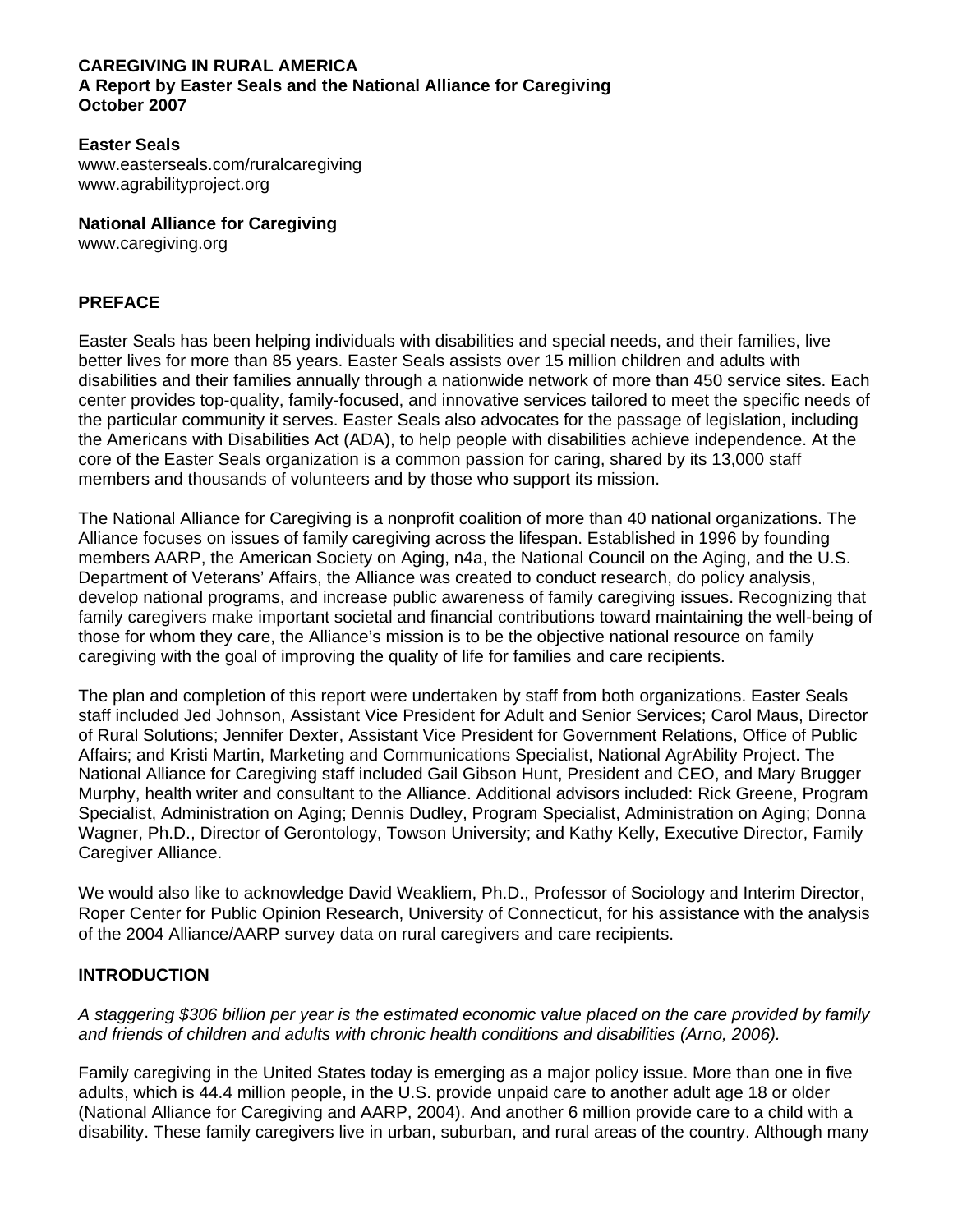of their needs are similar, those caregivers living in rural areas face unique challenges whether they are providing assistance for a parent, a spouse, or other loved one, or a friend or neighbor.

In order to address the unique needs of rural caregivers, we must have a clearer picture of just who they are, for whom they are caring, and how they are managing their lives. This report provides new data that begin to answer those questions. Like so many reports that begin to illuminate an area of unmet need, it may also raise more questions than it answers. Together, the National Alliance for Caregiving (the Alliance) and Easter Seals produced this report to bring to light and support the demand to address the ever-increasing numbers and unmet needs of rural caregivers. Both organizations have a strong interest in caregiving, in the well-being of caregivers and care recipients, and in the challenges of providing care in special situations. In addition, both organizations have a commitment to exploring and addressing the unique needs and issues of rural Americans.

Based on that mutual interest, the Alliance and Easter Seals began to examine the available data and identified the need for further exploration of the current state of rural caregiving. Using information collected in the 2004 national caregiver survey conducted by the Alliance in collaboration with AARP and published in *Caregiving in the U.S.* (2004), they found interesting distinctions between urban and rural caregiving. They also, however, recognized the need for further study. This report is a summary of findings from the 2004 survey related to caregiving in rural America, but is also a statement of the need for additional information and action. Unless otherwise cited, all data presented in this report are from the 2004 survey.

This report includes:

- A brief description of the state of caregiving in the United States.
- An overview of rural caregiving in the United States that highlights both similarities and differences between rural caregiving and that in urban and suburban settings.
- Profiles of rural caregivers meeting caregiving challenges head on.
- A Call to Action! Next steps to address specific rural caregiving needs.
- Examples of programs in place to serve rural caregivers.
- References and resources.

# **THE STATE OF CAREGIVING IN THE UNITED STATES**

In order to put the entire discussion of rural caregiving in perspective, it is useful to consider why caregiving is important. Here are a few of the facts.

- Eighty percent of the long-term care services provided to older people is unpaid care by family and friends (Shirey, 2003).
- The economic value of caregiving in the U.S. was estimated for 2004 to be \$306 billion (Arno, 2006).
- Fifteen to twenty percent of the workforce in the U.S. is engaged in caregiving at any one time (MetLife Mature Market Institute, 2003).
- The average out-of-pocket cost for a caregiver is \$200/month (National Alliance for Caregiving and AARP, 2004).
- According to 2006 data, employer costs for working caregivers totaled between \$13 billion and \$33.6 billion per year (MetLife Mature Market Institute and National Alliance for Caregiving, 2006).
- An employed caregiver providing personal care can lose on average about \$659,000 in wages, pension, and Social Security benefits over a "career" of caregiving (MetLife Mature Market Institute, National Alliance for Caregiving, and National Center on Women and Aging, 1999).

In 2004 the National Alliance for Caregiving, in collaboration with support from MetLife Foundation, produced the report, *Caregiving in the U.S.* Several key findings of that study follow.

# *U.S. Family Caregivers*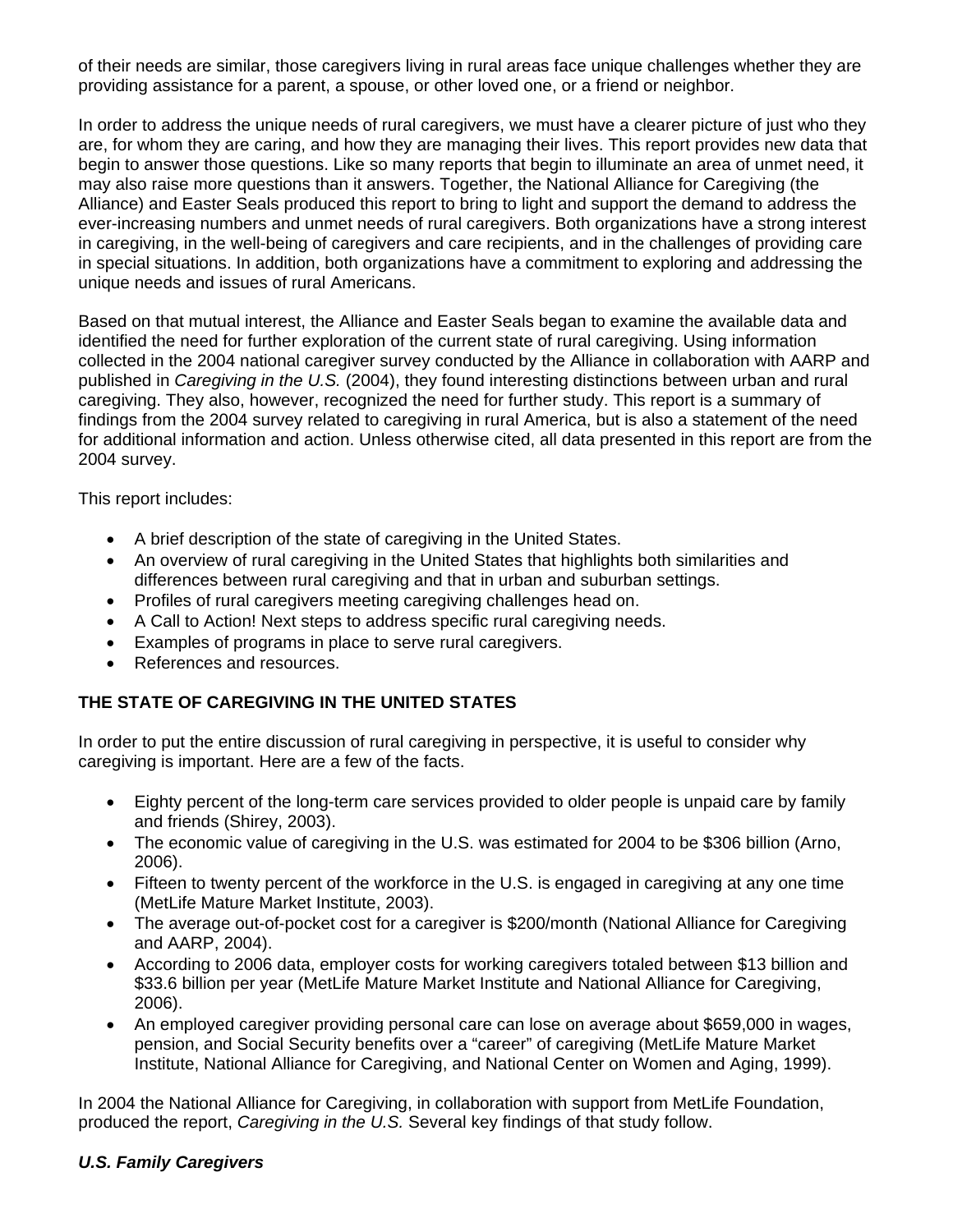More than one in five adults in the U.S. (44.4 million people) provide unpaid care to another adult age 18 or older. The "typical" caregiver is 46 years old, female, has some college education, works, and spends more than 20 hours a week caring for her mother. More women are caregivers (61%) than men; more are between 18 and 49 years of age (58%) than 50 or older (42%). Many (59%) work either full-time or part-time while providing care. On average, most provide 21 hours of care each week. For information they turn most often to the Internet (29%) and second most often to doctors (28%). For support, they turn mostly to prayer (73%), friends or relatives (61%), and books or other materials (44%).

# *U.S. Care Recipients*

More care recipients are female (65%) than male, and many are widowed (42%). More are older (80% are 50 or older) rather than younger. More than half (53%) live alone. And, among those who do not live with their caregiver, more than half (55%) live in their own home. Caregivers helping those between 18 and 49 say the main problem or illness of their care recipient is mental illness or depression (23%). Most care recipients are likely to be the caregiver's mother (34%), grandmother (11%), or father (10%).

## *Unmet Caregiver Needs*

Caregivers reported the following unmet needs: finding time for oneself (35%), managing emotional and physical stress (29%), and balancing work and family responsibilities (29%). They also reported needing help keeping the person cared for safe (30%), finding easy activities to do with them (27%), talking with doctors and other healthcare professionals (22%), or making end-of-life decisions (20%).

# **CAREGIVING IN RURAL AMERICA**

When considering what the advantages and challenges are for caregivers in rural America, it is important to begin by defining what it means to be "rural." Although most people have a general idea about what it means, their perception may not fit the specific definitions that agencies responsible for counting, analyzing, or distributing community resources use. The U.S. Census Bureau defines rural areas as territory, population, and housing units located outside of urbanized areas (densely-settled areas with a Census population of at least 50,000) or urban clusters (densely settled areas with a Census population of 2,500 to 49,999) with fewer than 2,500 people or areas where people live in open country. The areas designated as rural in the 2000 Census cover 3,444,930 square miles, which is more than 97% of the total U.S. land mass, and 59,061,367 people, which is 21% of the total U.S. population.

Generally, Americans living in rural areas find themselves with fewer financial resources, business opportunities, health and social services, public transportation options, and young people living in their midst than their urban and suburban counterparts. Rural Americans also find greater distances between themselves and the services they need and those who provide them than their urban and suburban counterparts. When it comes to caregiving, these differences make an activity that can be challenging in the most resource-rich urban and suburban environments even more complex.

*Rural Healthy People 2010 (RHP 2010)* provides a description of the state of health care in rural America (Gamm, Hutchison, Dabney & Dorsey, 2003). The document outlines health providers' and decision makers' concerns related to the overall issue of health care. It was created as a companion to the original Healthy People 2010 in recognition of the fact that rural areas frequently pose different and often greater challenges than urban and suburban areas do when it comes to addressing health care needs and goals. Rural-urban/suburban disparities in health conditions associated with particular preventable or chronic diseases and disparities in infrastructure or professional capacity to address health needs are highlighted in the publication. RHP 2010 identifies the top priority for keeping rural people healthy as access to quality health care, with access to insurance, primary care, and emergency medical services also being at the head of the list (Gamm et al., 2003). For caregivers and care recipients, not only is limited access to primary and emergency health care a problem, but it is compounded by limited access to other services that could be of help to both parties, including the entire array of social, volunteer, and in-home supportive services, and accessible transportation.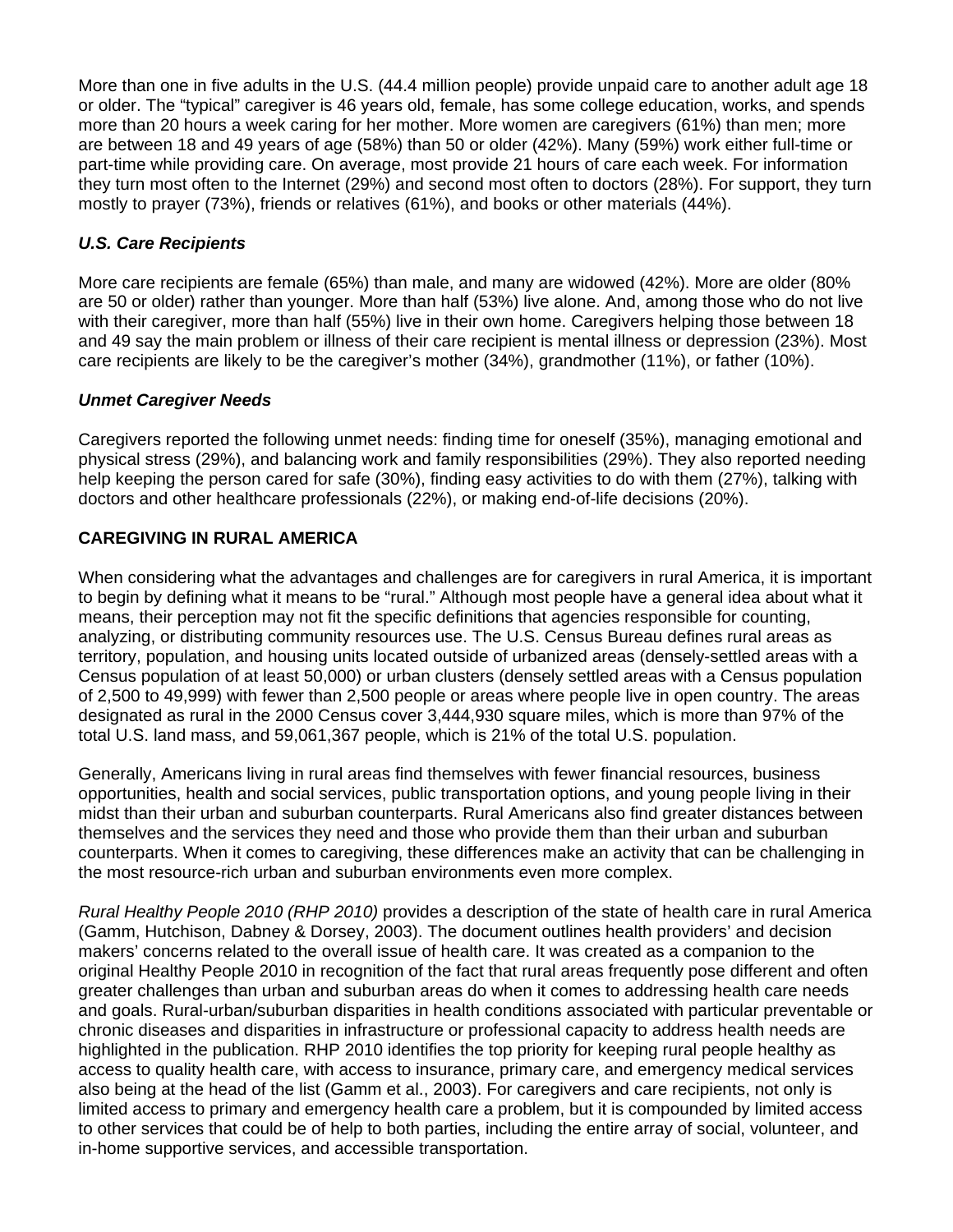The following information, which is drawn from data collected in the 2004 national caregiver survey of 1,247 caregivers provides a summary of these data from the perspective of the rural caregiver and rural care recipient. In this study, caregivers were defined as people age 18 and over who help another person age 18 or older with at least one of 13 tasks that caregivers commonly perform (e.g., manage finances, shop for groceries, provide assistance with activities of daily living). A chart comparing demographic data among rural, suburban, and urban caregivers is provided at the end of this section for a more comprehensive comparison. Below are highlights from it.

# **U.S. RURAL FAMILY CAREGIVERS: DEMOGRAPHIC HIGHLIGHTS**

*For caregivers and care recipients, not only is limited access to primary and emergency health care a problem, but it is compounded by limited access to other services that could be of help to both parties, including the entire array of social, volunteer, and in-home supportive services, and accessible transportation.* 

- Sixty-four percent of rural caregivers are currently married; 6% report living with a partner; 6% are widowed; 14% are separated or divorced; and 11% were never married.
- Eighty-six percent of rural caregivers identified themselves as White, 7% Hispanic, 6% Black, and 1% Asian.
- Just over 25% of rural caregivers live in the same household as the care recipient; 60% live within a one-hour drive; 4% live between a one- and two-hour drive away; and 11% live more than a two-hour drive away.
- Forty-one percent of rural caregivers have children or grandchildren living with them.
- Fourteen percent of rural caregivers have provided care for 10 years or more, about 45% between 1 and 9 years, 18% between 1 year and 6 months, and about 23% for less than 6 months.
- Rural caregivers spend an average of 21 hours per week caregiving but 19% of them spend more than 40 hours per week caregiving.
- Fourteen percent of rural caregivers and nearly 20% of their care recipients are veterans.
- About 11% of rural caregivers report annual incomes under \$15,000; 17% had incomes between \$15,000 and \$29,000; 34% between \$30,000 and \$49,000; 18% between \$50,000 and \$74,000; 8% between \$75,000 and \$99,000; and 11% report annual incomes over \$100,000.
- Twenty-seven percent of rural caregivers are college graduates, and an additional 29% completed some college or technical schooling. Thirty-six percent are high school graduates or have their GED and 8% did not complete high school.

# **U.S. RURAL CARE RECIPIENTS: DEMOGRAPHIC HIGHLIGHTS**

*Nationwide, approximately 288,000 agricultural workers between the ages of 15 and 79 have a disability that affects their ability to perform one or more essential tasks – Bureau of Labor Statistics, 1999* 

- Seventy percent of the rural care recipients were women and 30% were men.
- Twenty percent of the rural care recipients were under 50 years of age and80% were 50 and over, with 27% of the total between 75-84.
- Nearly 74% of the rural care recipients lived in their own homes.
- Twenty-nine percent of the rural care recipients were married, 48% widowed, 13% single, and 10% divorced or separated.
- Rural caregivers themselves report that 13% of their rural care recipients' main problems or illnesses were the "results of old age", 8% of diabetes, 7% of cancer, and 7% of Alzheimer's/dementia.

# **AREAS OF CONCERN UNIQUE TO RURAL CAREGIVING**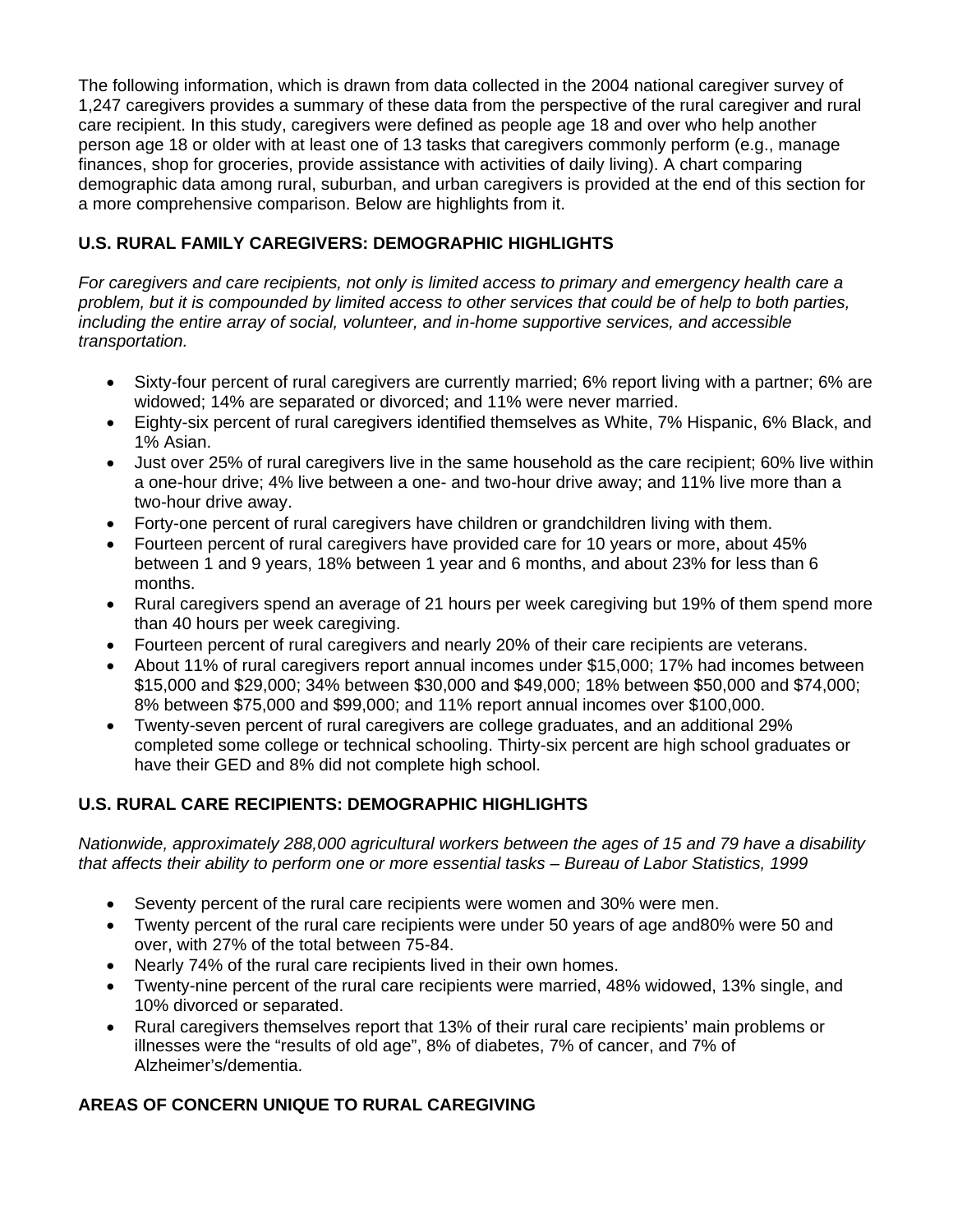After the data from the 2004 survey were analyzed to identify areas of concern that were statistically significant and unique to rural caregiving, the results were compared with other sources of information related to rural health and caregiving. Several themes emerged, including:

- the limited use and availability of services in rural areas,
- the significant impact of caregiving on rural workplaces,
- the financial hardships rural caregivers with low incomes face,
- the stress of rural caregiving and related coping mechanisms,
- the level of availability and concerns regarding use of the Internet,
- the prevalence of disability related to incidents in farming and ranching operations, and
- the current and increasing number of veterans in need of care in rural areas.

Following are specific facts drawn from the 2004 survey data that expand on each theme and its implications (National Alliance for Caregiving and AARP, 2004).

# **LIMITED USE AND AVAILABILITY OF SERVICES**

Rural caregivers are less likely to use most formal services that might support them in their caregiving efforts. Twenty-two percent of rural caregivers report using an aide or nurse through an agency or service, while 25% of urban and 24% of suburban caregivers do so. Only 8% of rural caregivers report using other paid help (i.e., besides an aide, housekeeper, or nurse), while 16% of urban and 13% of suburban caregivers do so. Only 29% of rural caregivers are likely to use transportation services, while 38% of urban and 34% of suburban caregivers do so.

Just 6% of rural caregivers take part in a support group, while 9% of urban and 8% of suburban caregivers do so. These data are consistent with other findings on this topic and speak to the lack of services in rural areas. Not surprising then is the fact that only 4% of rural caregivers make use of respite services and 3% of rural caregivers make use of adult day centers, both lower than their urban (5% and 8%, respectively) and suburban (5% and 6%, respectively) counterparts.

Further, 17% of rural caregivers are likely to say that they need help or information in knowing how to talk to doctors, while 28% of urban and 20% of suburban caregivers do so. This finding may speak to the fact that there are simply fewer physicians and educational health care services in rural areas, thus giving rural residents limited opportunities to interact and become comfortable in communicating with medical staff. Alternatively, this lower figure could be due to the fact that in small communities people may have a personal relationship with the local physician and find it easy to talk with him or her. Further exploration of this topic is necessary.

These facts support the overall observation that services are less available in rural areas (i.e., caregivers cannot use what is nonexistent). A variety of other factors, (e.g., higher levels of self-reliance, lower incomes, and larger financial burden among rural caregivers than among urban caregivers), however, may contribute to rural caregivers' limited use of services. Clearly, additional research is needed in this specific area to determine, for example, whether adult day services or support groups are available in rural areas, and if they are, whether caregivers use them or not, and why.

## **IMPACT OF CAREGIVING ON THE RURAL WORKPLACE**

Although they are less likely to be employed than their urban (57% employed) or suburban (62% employed) counterparts, more than half of rural caregivers (54%) reported working full-time or part-time during the period in which they were providing care.

In order to provide care, 56% of rural caregivers had to make workplace accommodations, such as take time off and/or leave their job early; 18% took a leave of absence; 8% went from full-time to part-time employment; 4% turned down a promotion; 3% took early retirement; 5% lost some job benefits; and 7% gave up work entirely.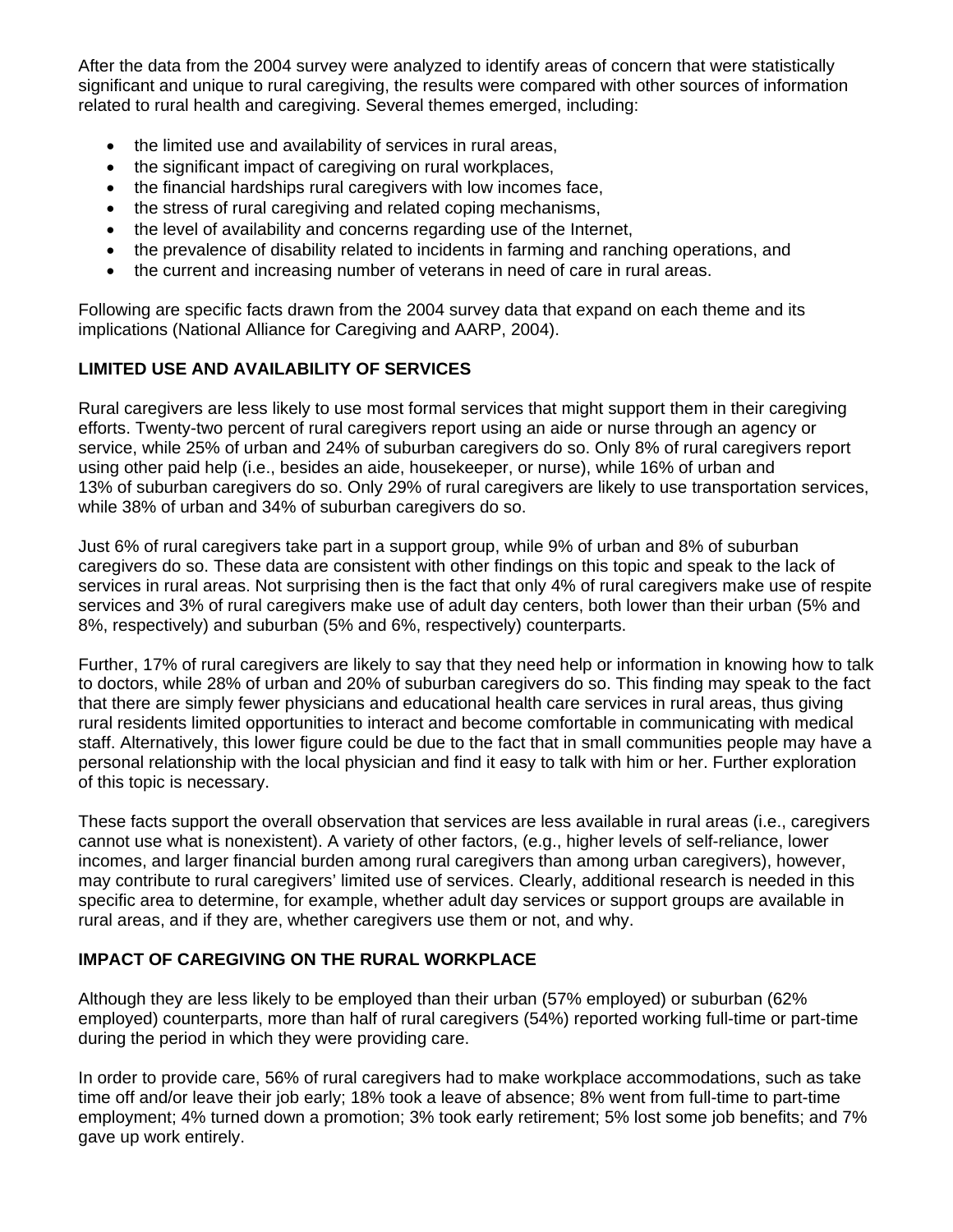This reflects the significant workplace impact caregivers living in rural areas experience, one which is only slightly less severe than that of their urban counterparts.

# **LOWER INCOME LEVELS AMONG RURAL CAREGIVERS**

*Although they are less likely to be employed than their urban counterparts, more than half of rural caregivers (54%) reported working full-time or part-time during the period in which they were providing care.* 

Over 11% of rural caregivers report household incomes of under \$15,000, which is the highest percentage of caregivers in that category; 9% urban and 4% suburban caregivers make under \$15,000. At the other end of the scale, rural caregivers have the smallest percentage in each of the top three income categories. Only 18% have incomes between \$50,000 and \$74,000, with 21% of both urban and suburban having incomes at this level. Eight percent have income between \$75,000 and \$99,000 while 9% of urban and 12% of suburban caregivers have this level of income. Finally, 11% of caregivers with household incomes over \$100,000 are found in rural areas – 14% of urban and 22% of suburban caregivers reported incomes in this range.

Only 27% of rural caregivers report graduation from college or graduate school while 37% of urban and 42% of suburban caregivers do so. Eight percent of rural caregivers did not complete high school compared with 6% of urban and 2% of suburban caregivers. In light of a number of studies that have found a correlation between college graduation and earning potential, this lower level of education among rural caregivers may be one of the factors that contributes to their lower level of income.

Rural caregivers (27%) report experiencing a moderate to high level of financial hardship, while just 23% of urban and 19% of suburban caregivers expressed a high level of financial hardship.

Rural caregivers tended to spend either the least or the most out-of-pocket dollars for medications, groceries, and the like on behalf of their care recipients. Compared to 34% urban and 39% suburban caregivers, 43% of rural caregivers spent nothing on their rural care recipients. Of those caregivers who spent more than \$500 per month on their care recipient, 6% were rural, 4% were urban, and 2% were suburban.

Rural caregivers (41%) are also much more likely than their urban counterparts (28%) to have children or grandchildren residing with them. Forty percent of suburban caregivers report having children under age 18 in their household. The need to support these children in addition to the care recipient may also contribute to levels of financial hardship.

## **STRESS AND COPING MECHANISMS RELATED TO RURAL CAREGIVING**

Rural caregivers (78%) were statistically more likely to turn to prayer as a means of support than were their urban (71%) or suburban (70%) counterparts. This fact needs further examination to determine what role the church or clergy could play in supporting caregivers or how interventions or services could best be structured to support rural caregivers.

Caregivers reported stress levels associated with providing care at opposite ends of a continuum. At one end, rural caregivers (30%) reported it was not stressful at all to serve as a caregiver, as compared to 25% of their urban and 27% of their suburban counterparts who said it was not stressful. At the other end, however, 21% of rural caregivers reported that it was very stressful to be a caregiver while only 18% of their urban and 17% of their suburban counterparts so reported.

## **USE OF THE INTERNET**

Although many rural caregivers-support and service delivery organizations and systems are relying heavily on the Internet to provide information and assistance, this research suggests that caution should be exercised in doing so. One of the most interesting responses in this survey was that a mere 25% of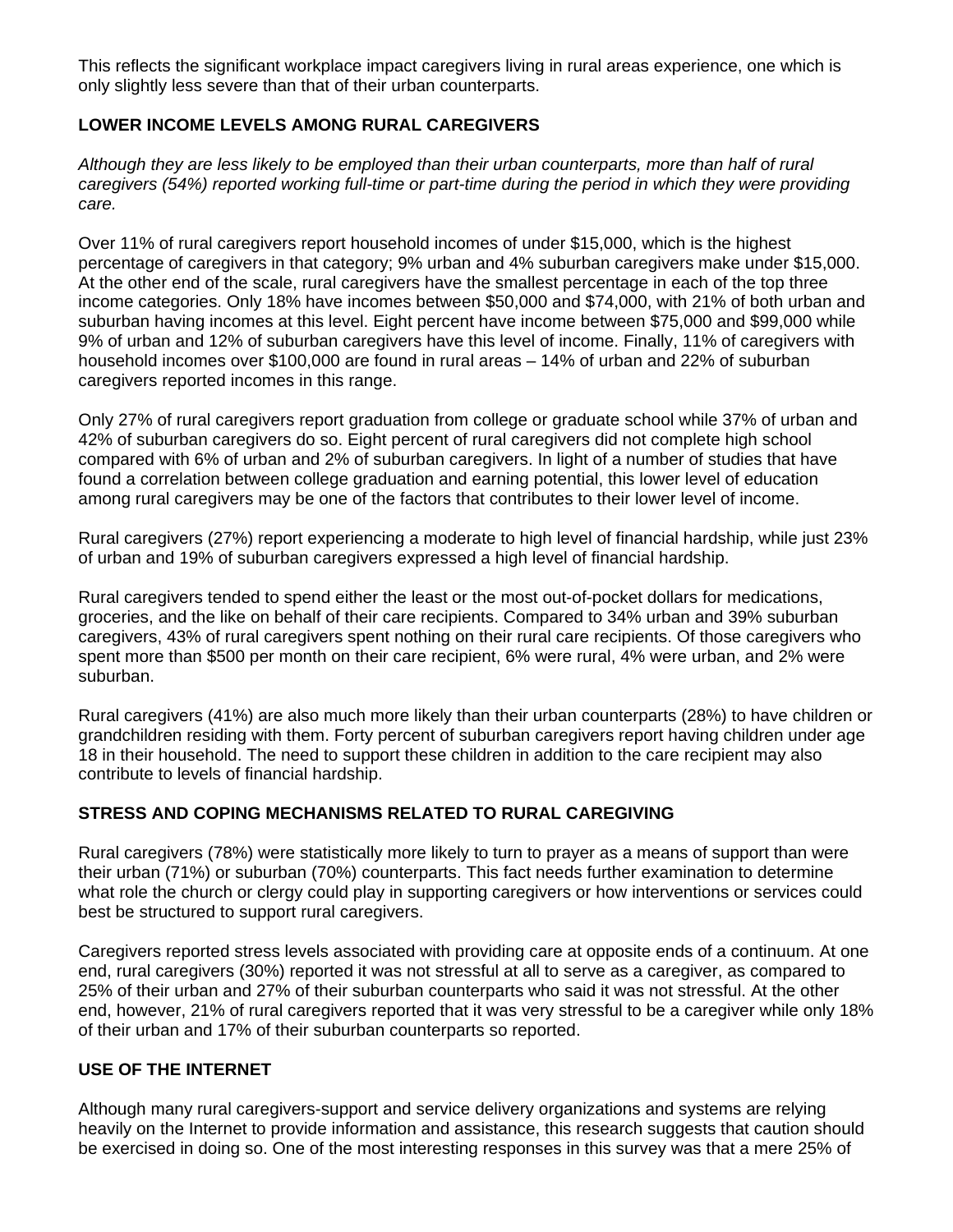rural caregivers reported using the Internet to find information, while 37% of both urban and suburban caregivers reported using it. This likely reflects such issues as lack of access to broadband connections in rural areas; many rural caregivers' limited skills, knowledge, and comfort level with using computers; limited financial capacity to purchase a computer or pay for high-speed connections, and limited access to computers that could be used outside the caregivers' homes (e.g., in a local institution, such as a library, within quick and easy access of the caregiver).

# **HAZARDOUS NATURE OF FARMING AND RANCHING**

Agricultural production is one of the most hazardous occupations. Over 700 farmers and ranchers die in work-related incidents yearly and another 120,000 workers sustain disabling injuries from work-related incidents (National Safety Council, 2006). In addition, the USDA National Agricultural Statistics Service estimates that more than 200,000 farmers, ranchers, and other agricultural workers experience lostwork-time injuries and occupational illnesses every year, approximately 5% of which have serious and permanent results. Off-the farm incidents; health conditions, such as heart disease, arthritis, or cancer; and aging disable tens of thousands more. Nationwide, approximately 288,000 agricultural workers between the ages of 15 and 79 have a disability that affects their ability to perform one or more essential tasks (Bureau of Labor Statistics, 1999).

When a member of a farm or ranch family needs part-time or full-time care, that need is usually filled by a family member. For those individuals and families affected by disability and chronic health conditions, finding affordable and appropriate care is a serious issue. Rural isolation, limited personal resources, and limitations in rural health delivery systems all contribute to the challenges that family members of the many farmers and ranchers with disabilities and chronic health conditions face when seeking a caregiver for their loved one. How to provide care and simultaneously keep the farm operation running smoothly is a question to which farm families often find no satisfactory answer. For an example of one farm family's story, see the section in this report titled Profiles of Two Caregivers in Rural Areas.

# **VETERANS LIVING IN AND RETURNING TO RURAL AREAS**

Another unique characteristic of rural areas is the high number of men and women living there who are or have been members of the military. Almost one quarter of all veterans live in rural areas (U.S. Senators Salazar and Thune, 2006). In some states (e.g., Vermont and Iowa), however, more than half of the state's veterans live in rural areas. Frail, rural older veterans may be at particular risk because options for care (both VA and non-VA health and social services) are less available or nonexistent in rural areas.

Compounding this situation is the increasing number of veterans with serious injuries and disabilities returning to their homes in rural America following their military service in the Middle East. An increase in rural veterans means an increased need for services to support their caregivers. In the 2004 National Alliance for Caregiving and AARP survey, just over 14% of rural caregivers and nearly 20% of their rural care recipients were veterans.

The Department of Veterans Affairs (VA) has begun to recognize the issues of family caregivers because it cannot meet the long-term care needs of all veterans in VA facilities. Therefore, the VA is beginning to help veterans' family caregivers address their needs for access to support services both inside the VA and in the Community. The VA, however, will need authorization from Congress in order to offer more support services to family caregivers.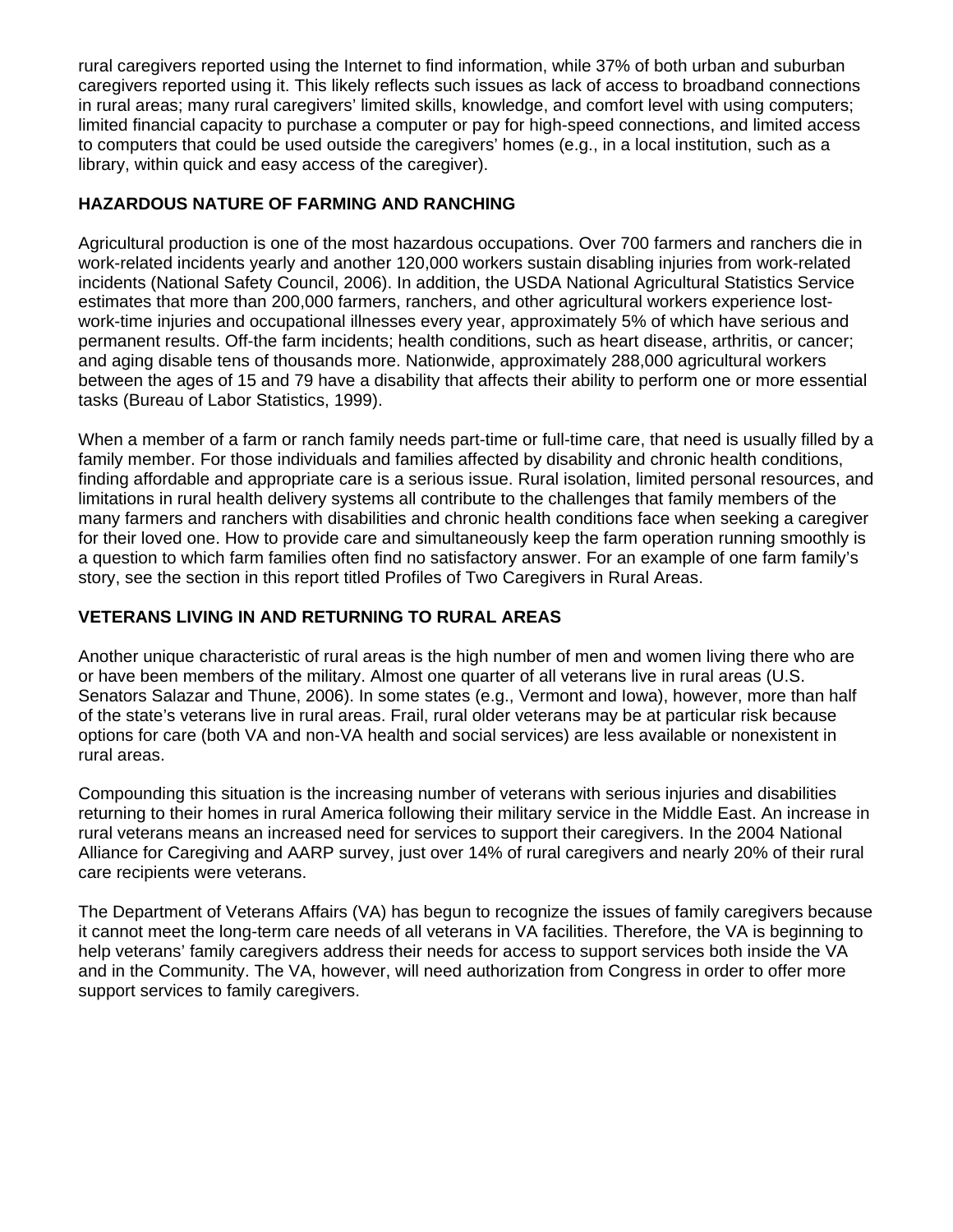### **TABLE: Comparison of Selected Statistics among Caregivers-Rural, Suburban, and Urban From the 2004 National Alliance for Caregiving and AARP Survey**

*(Single decimals rounded to the nearest whole number.)* 

| <b>CHARACTERISTIC</b>                                           | <b>RURAL</b> | <b>SUBURB</b> | <b>URBAN</b> |
|-----------------------------------------------------------------|--------------|---------------|--------------|
| <b>Marital and military status</b>                              |              |               |              |
| Married                                                         | 64%          | 56%           | 50%          |
| Living with a partner                                           | 6%           | 6%            | 6%           |
| Never married                                                   | 11%          | 17%           | 26%          |
| Widowed                                                         | 6%           | 7%            | 5%           |
| Divorced/separated                                              | 14%          | 15%           | 14%          |
| Veteran                                                         | 14%          | 15%           | 13%          |
| <b>Employment and income</b>                                    |              |               |              |
| Working full-time or part-time during the period in which they  | 54%          | 62%           | 57%          |
| provided care                                                   |              |               |              |
| Had to take time off and/or leave job early to provide care     | 56%          | 54%           | 62%          |
| Had to take leave of absence to provide care                    | 18%          | 15%           | 18%          |
| Went from fulltime to part-time job to provide care             | 8%           | 9%            | 12%          |
| Turned down promotion to provide care                           | 4%           | 5%            | 5%           |
| Took early retirement to provide care                           | 3%           | 3%            | 3%           |
| Lost some job benefits to provide care                          | 6%           | 4%            | 5%           |
| Gave up job entirely to provide care                            | 8%           | 4%            | 8%           |
| Has an annual income under \$15,000                             | 11%          | 4%            | 9%           |
| Has an annual income over \$110,000                             | 11%          | 22%           | 14%          |
| Caregiving presents a moderate to great financial hardship      | 27%          | 19%           | 23%          |
| Amount of care provided                                         |              |               |              |
| Provided care for 10 years or more                              | 14%          | 14%           | 14%          |
| Provided care for 1-9 years                                     | 45%          | 44%           | 51%          |
| Provided care for 1 year - 6 months                             | 18%          | 18%           | 17%          |
| Provided care for less than 6 months                            | 23%          | 23%           | 18%          |
| Spends an average of 21 hours/week providing care               | 21%          | 24%           | 26%          |
| Spends more than 40 Hours/week providing care                   | 19%          | 16%           | 20%          |
| <b>Education</b>                                                |              |               |              |
| Report graduation from college or graduate school               | 27%          | 42%           | 37%          |
|                                                                 |              |               |              |
| Living & care service arrangements                              |              |               |              |
| Has children/grandchildren under 18 living with them            | 41%          | 40%           | 28%          |
| Lives in same household as care recipient                       | 25%          | 22%           | 25%          |
| Uses an aide or nurse through an agency or service              | 22%          | 24%           | 25%          |
| Uses other paid help (i.e., not an aide, nurse, or housekeeper) | 8%           | 13%           | 16%          |
| Uses transportation services                                    | 29%          | 34%           | 38%          |
| Uses an outside service to deliver meals                        | 13%          | 11%           | 10%          |
| Finds providing care not stressful                              | 30%          | 27%           | 25%          |
| Finds providing care very stressful                             | 21%          | 17%           | 18%          |
| <b>Personal supports</b>                                        |              |               |              |
| Needs more help or information in balancing work and family     | 26%          | 28%           | 33%          |
| responsibilities                                                |              |               |              |
| Turns to prayer as means of support                             | 78%          | 70%           | 71%          |
| Takes part in a support group                                   | 6%           | 8%            | 9%           |
| Makes use of respite services                                   | 4%           | 5%            | 5%           |
| Makes use of adult day centers                                  | 3%           | 6%            | 8%           |
| Needs help in or information about knowing how to talk to       | 17%          | 20%           | 28%          |
| doctors                                                         |              |               |              |
| Uses the Internet to gather information                         | 25%          | 37%           | 37%          |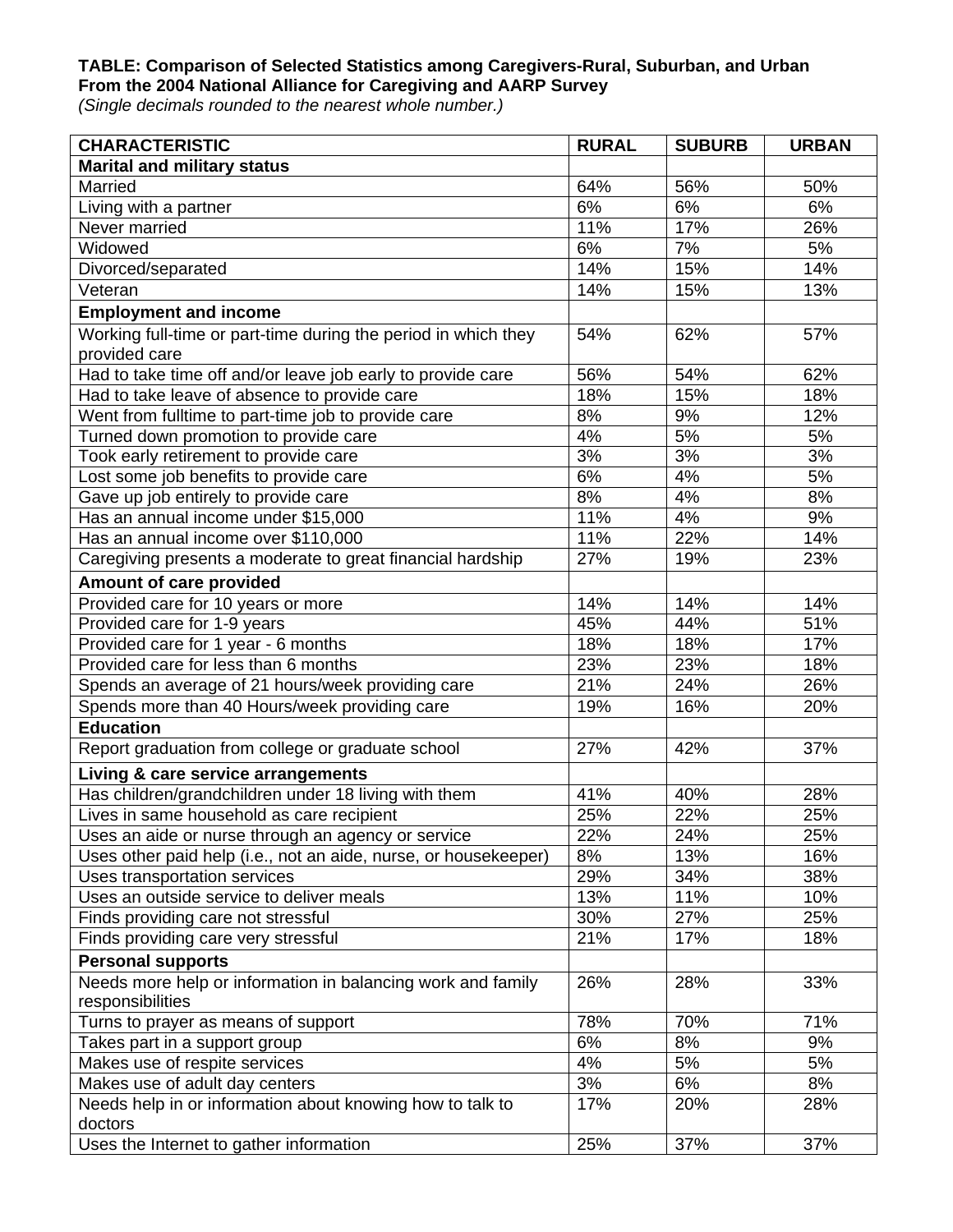# **PROFILES OF TWO CAREGIVERS IN RURAL AREAS**

## **A Native American Caregiver on a Reservation**

Loretta participates in the Rosebud Reservation Native American Caregiver Support Program in South Dakota. She is 81 years old and is caring full time for four of her five grandchildren. Four years ago she adopted her eldest grandson through the Indian Child Welfare Act Program.

She faces many challenges daily. Never having learned to drive, she walks everywhere. Walking five miles to accomplish a task is not unusual for her. She says this keeps her healthy. She takes her grandchildren along and teaches them their native language along the way. She wants them to know the values and traditions of their culture and to carry it on. The National Family Caregiver Support Program has delivered services and resources to assist in caring for her grandchildren, including respite and a support group. These have provided much-needed emotional support for Loretta.

# **A Farm Wife Coping with Stress**

In many ways Jean is a typical farm wife. She raised the seven children (four of whom were adopted and have special needs), runs the household, assists with farm finances, keeps the family connected to the community, and helps out with seasonal farm chores. She and her husband Don have operated, essentially by themselves, a 40-head dairy farm with 2000 acres of pasture and cropland in Colorado for 30 years. Life changed when Don and one of the children were injured in a car accident. Their daughter, unconscious for three months, sustained a severe traumatic brain injury and became legally blind. Don also sustained a brain injury; although it was less severe than their child's, it left him with short-term memory loss.

Jean carried on her normal activities but added new responsibilities, providing emotional support and hands-on assistance for Don in running the farm. She also provided intensive caregiving, homeschooling, and coordination of educational and medical services for their daughter. She became overwhelmed by the details and changes in rules and regulations affecting her daughter's education. The County Extension Agent referred her to the AgrAbility project staff at Easter Seals. The staff supported her in her role as caregiver, providing insight and direct help on working with all of the providers and agencies involved. The AgrAbility staff also suggested that she may benefit from counseling services and referred her to a mental health center. Jean worked with a counselor and found it extremely helpful.

# **CALL TO ACTION!**

Although this report provides many insights into rural caregiving, one thing is abundantly clear – more research is needed on caregiving in rural America. Some of the significant questions yet to be answered include:

- Are rural caregivers aware of and taking advantage of all of the services and benefits to which they are entitled? For example, are they accessing those resources made available through the National Family Caregiver Support Program, or are veterans using Department of Veterans' Affairs services?
- As the makeup of rural America becomes increasingly diverse, what are the unique needs of the rural caregivers and the culturally relevant approaches to providing them services?
- How can rural communities assess their existing environment using approaches with a focus on strengthening their infrastructure and expanding the services available to assist caregivers?
- What are the specific impediments to rural caregivers using the World Wide Web and other emerging internet-based technologies? What changes are necessary in the electronic infrastructure of rural America in order to make Internet resources accessible to caregivers? Is there a role that rural caregivers can play in advocating for changes to be made?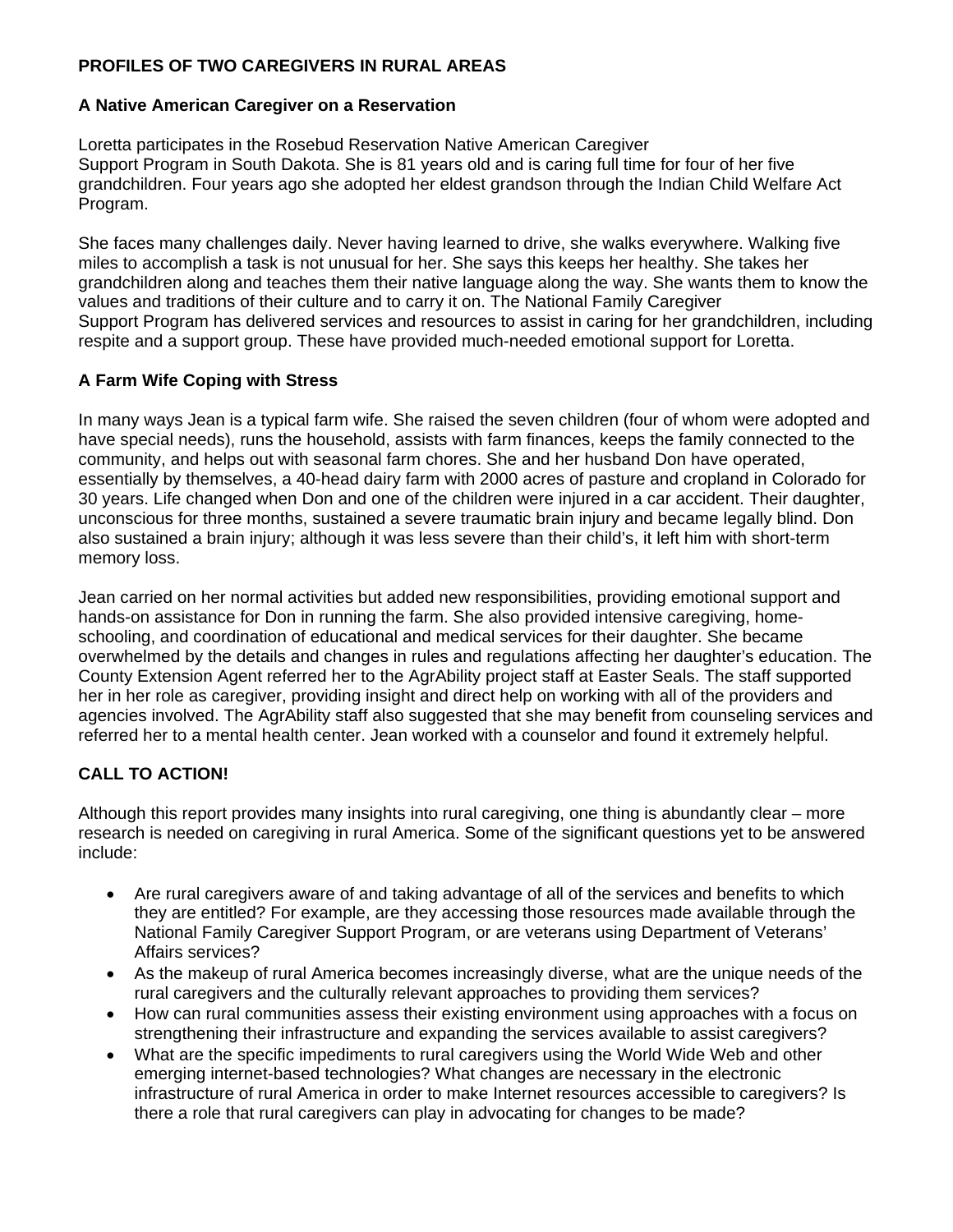- What are the effective strategies that rural elders use to stay connected to their adult children who have moved away and are caring from a distance? Conversely, what strategies do adult children use when they function as long-distance caregivers?
- What are the policy barriers and gaps in public services that need to be addressed so that our public systems better serve caregivers? Congress and the federal government have begun to address this question through the creation and expansion of the National Family Caregiver Support
- Program in the Older Americans Act and the passage of the Lifespan
- Respite Care Act, but is there more that can be done?
- Can the Veteran's Administration mandate to care for veterans only be expanded to include support for family caregivers of veterans?

If rural caregivers, like their urban and suburban counterparts, are expected to continue serving as the backbone of the long-term care system in the United States, they need information, education, support, and services to help them do so. The data in this report make clear the urgent need for development of specialized services and approaches in order to meet the unique needs of rural caregivers. Expansion of consumer-directed models of support may be one answer. Further, in-depth research on the current and future needs of rural caregivers should to be conducted.

Demonstrations of innovative, replicable models of service delivery to support caregivers are needed. As such service models are developed and evaluated, they need to be disseminated widely across rural America.

While this report highlights some of the unique needs of rural caregivers and aspects of rural caregiving, there are some key points that are universal. All caregivers, in all locations, need basic support information and education and services, such as respite care and a comprehensive, coordinated long term care system that acknowledges the significant role of the family caregiver. All caregivers could benefit from use of a uniform and valid assessment tool through which information can be collected on the individualized aspects of a caregiver's situation. The results of the assessment could highlight areas of difficulty and be used to identify appropriate types of services and support.

## **PROGRAM PROFILE Statewide Services for Caregivers**

Family Caregiver Alliance is working in partnership with Mountain and Del Oro

Caregiver Resource Center's and the Northern Sierra Rural Health Network (coordinator of an extensive video conferencing and telemedicine network) to test and evaluate three modes of delivery for education and training programs for rural and frontier caregivers throughout a nine-county, 30,000 square-mile area in northern California. A grant from the Bristol-Meyers Squibb Foundation supporting efforts to build a collaborative network of health, home and community-based service providers, educational institutions, technology networks, community organizations, and caregivers to expand the capacity of existing systems to provide high-quality education and training to underserved rural caregivers. The two-year project (2005-2007) focuses on the improved functioning and well-being of family caregivers. Based on survey responses from

168 rural family caregivers and service providers, the following topics were selected for education programs:

- practical caregiving skills to increase the competency of the caregiver to provide hands-on care to the patient,
- care management skills to increase ability of caregivers to access health and community- based service systems, and
- self-care skills to meet the physical and emotional needs of the caregiver.

Two-way videoconference workshops using telemedicine technology at rural hospitals and clinics, workshops by conference calls, and in-person meetings are being employed to deliver practical caregiver education classes. In addition, a rural caregiver education collaborative is under development that brings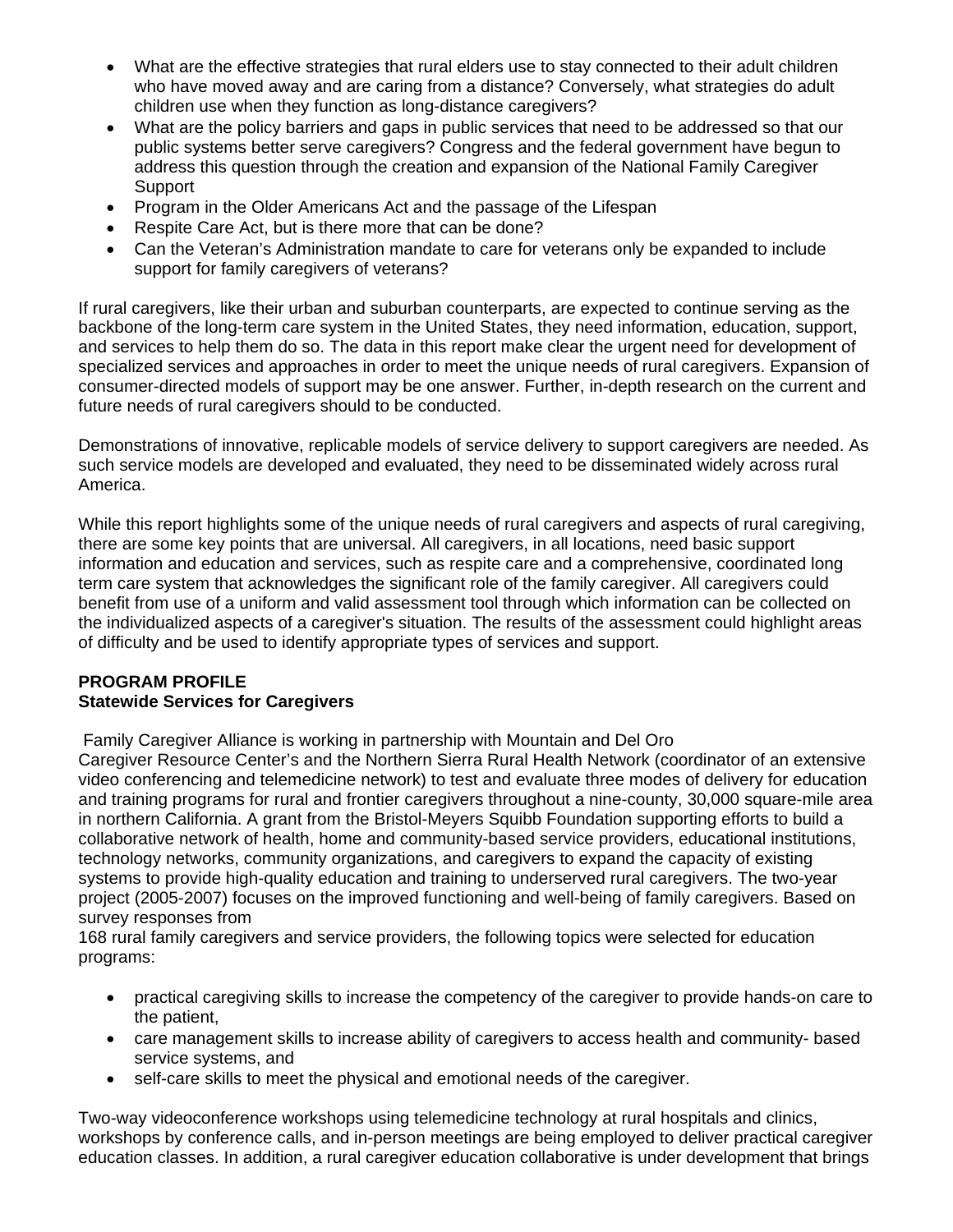together elected officials, service providers, and caregivers in a regional town hall forum and coalitionbuilding effort.

This project also builds upon the 20-year experience of the California Caregiver Resource Center (CRC) system to provide direct services–information and assistance, uniform caregiver assessment and caregiver action planning, respite services, counseling, education, legal consultation and online service delivery to caregivers throughout the state. Over the past two decades, the CRC system has used a wide variety of in-person and technology-assisted strategies to serve caregivers in rural and frontier communities in the state. Examples of these programs include: coordinating teams of staff from Alzheimer's Day Care Resource Centers, Alzheimer's Research Centers, and the CRCs to go to rural communities to offer practical training and consultation; using existing telecommunication systems like satellite, videoconference capabilities within adult education, community colleges, libraries, and health centers to provide training; and development of Link2Care, an online support and education program for caregivers of adults with dementia. All have served to improve the quality of life for family caregivers in remote parts of California.

#### **PROGRAM PROFILE The National AgrAbility Project**

The AgrAbility Project, administered by U. S. Department of Agriculture, Cooperative State Research, Education and Extension Services (CSREES), links land-grant universities with private, non-profit disability service providers, like Easter Seals, to deliver practical education and assistance that will promote independence in production agricultural and rural living for people with disabilities.

The National AgrAbility Project is a partnership between Easter Seals and the University of Wisconsin Cooperative Extension Service. National project staff provides training, technical assistance, and information on resources to state AgrAbility project staffs. In 2006, 21 state AgrAbility projects offered an array of services, including:

- on-site technical assistance on adapting and using farm equipment and tools, and on modifying farm operations and buildings;
- development and coordination of peer and family caregiver support networks;
- training to help Extension educators and other rural professionals upgrade their skills in assisting farmers with disabilities; and
- agriculture-based education to help prevent further injury and disability.

Both the national and state projects have directed specific attention to developing resources for the caregivers of farmers and ranchers with disabilities. Those resources are available through the AgrAbility Web site at www.agrabilityproject.org.

## **REFERENCES AND RESOURCES**

Arno, P. S. (2006, January). *Economic Value of Informal Caregiving*. Paper presented at the Care Coordination and the Caregiver Forum of the U.S. Department of Veteran Affairs and National Institutes of Health. Bethesda, MD.

Bureau of Labor Statistics. (1999). Survey of occupational injuries and illness. Anonymous. Washington, D.C. U.S. Department of Labor.

Gamm, L. D., Hutchison, L. L., Dabney, B. J., & Dorsey, A. M., (Eds.). (2003). *Rural healthy people 2010: A companion document to healthy people 2010*: Vol. 1 & 2. College Station, TX: Southwest Rural Health Research Center.

MetLife Mature Market Institute. (2003, June). The MetLife study of sons at work: Balancing employment and eldercare. Westport, CT: Metropolitan Life Insurance Company.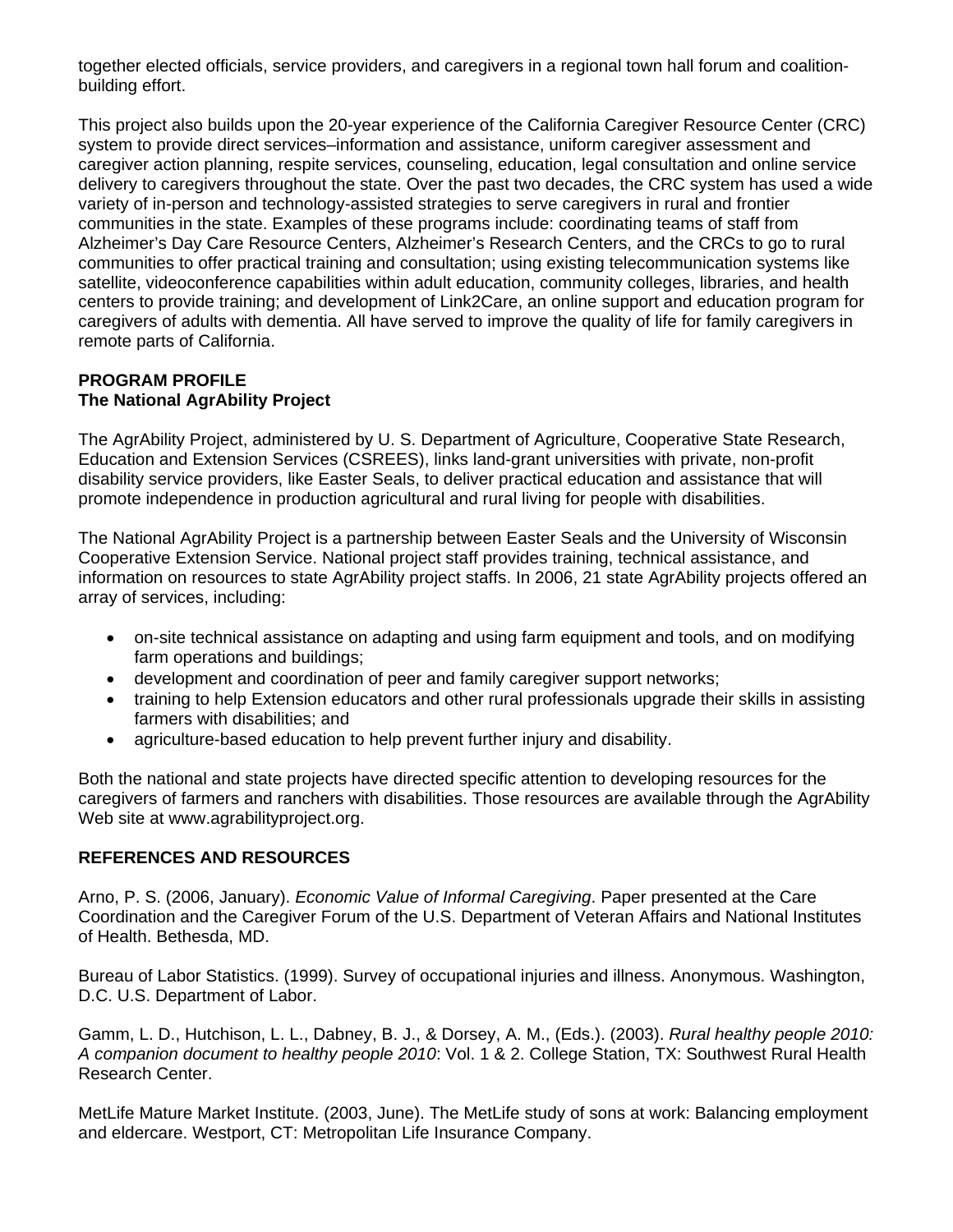MetLife Mature Market Institute and National Alliance for Caregiving. (2006). The MetLife caregiving cost study: Productivity losses to U.S. business. Bethesda, MD: National Alliance for Caregiving.

MetLife Mature Market Institute, National Alliance for Caregiving, and National Center on Women and Aging. (1999, November). The MetLife Juggling Act Study: Balancing caregiving with work and the costs involved. Westport, CT: Metropolitan Life Insurance Company.

National Alliance for Caregiving & AARP. (2004). *Caregiving in the U.S.*  Washington, DC: National Alliance for Caregiving & AARP.

National Safety Council. (2006). *The plain facts . . . about the agricultural industry*. Retrieved December 12, 2006, from the World Wide Web: http://www.nsc.org/issues/agri/indus.htm on December 12, 2006.

Shirey, L. (2003). *Family caregivers* (Issue Brief). Washington, DC: Georgetown University, Georgetown University Health Policy Institute.

U.S. Senators Salazar, K., & Thune, J. (2006, March 20). Senators Salazar, Thune introduce Rural Veterans Care Act. U.S. Senator Salazar Press Release. Retrieved July 10, 2006, from the World Wide Web: http://salazar.senate.gov/news/releases/060320vets.htm.

Washington Research Council. (1999, July). The Economic value of higher education. Seattle, WA: Washington Research Council.

# **CONTRIBUTORS TO THIS PUBLICATION**

*Principle Authors:* 

- Gail Gibson Hunt, The National Alliance for Caregiving, President and CEO
- Jed Johnson, Easter Seals, Assistant Vice President for Adult and Senior Services
- Carol Maus, Easter Seals, Director of Rural Solutions
- Mary Brugger Murphy, Health Writer and Consultant

*Advisors:* 

- Jennifer Dexter, Easter Seals, Assistant Vice President for Government Relations
- Dennis Dudley, Administration on Aging, Program Specialist
- Rick Greene, Administration on Aging, Program Specialist
- Kathy Kelly, Family Caregiver Alliance, Executive Director
- Kristi Martin, Easter Seals, National AgrAbility Project Marketing and Communications Specialist
- Donna Wagner, Towson University, Director of Gerontology

# **CAREGIVING IN RURAL AMERICA**

*Annotated Resource List* 

The following resources provide additional information related to many of the topics highlighted and issues raised in this report.

*Adult Day Services* – A resource that is of special value to caregivers but difficult to provide in rural areas is adult day services. For an example of one state's examination of the need for and availability of the services, see "Adult Day Services in Rural Pennsylvania." It can be found on the Web site for The Center for Rural Pennsylvania, http://www.ruralpa.org\adult\_day\_services\_melnick04.pdf.

*Cash and Counseling* – Other approaches include flexible models of care. For example, because of their flexibility, the cash and counseling and consumer-directed models of service delivery are particularly appropriate for rural areas, according to Donna Wagner and Kelly Niles-Yokum in "Caregiving in a Rural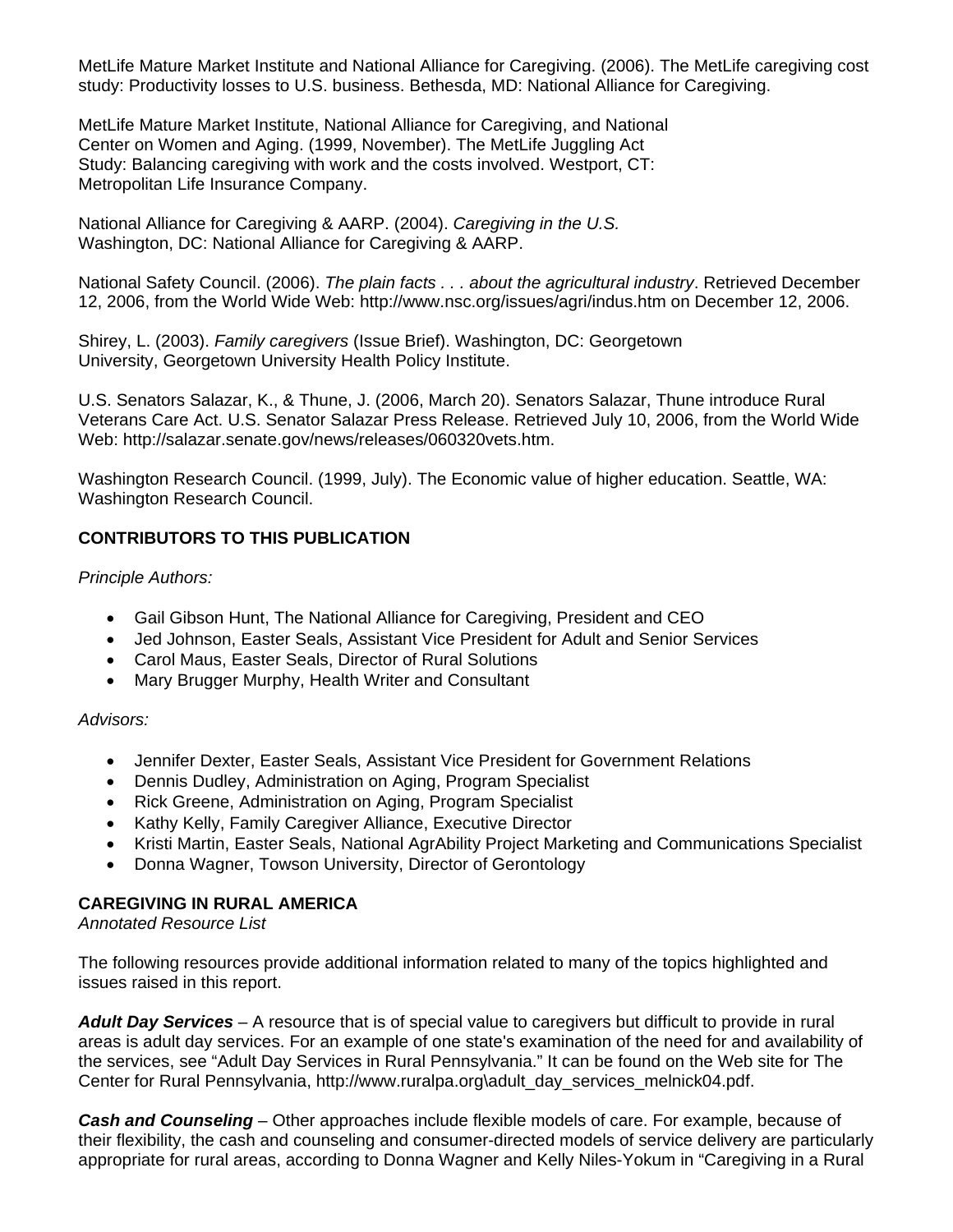Context." This is a chapter in "Service Delivery to Rural Older Adults: Research, Policy and Practice", edited by John A. Krout and R. Turner Goins, Springer Publishing, 2006.

*Mobile Services* – One approach to meeting the challenge of providing adult day services in rural areas is to take the service to those in need rather than have them come to the service. In Georgia, this takes the form of mobile adult day services, using a van to transport staff, materials, and supplies for a day among multiple sites on a rotating basis. For a detailed description, see the Web site for the Georgia Department of Human Resources at http://dhr.georgia.gov/portal/site/DHR and search for "mobile day care."

*Rural Older Adults* – Kathleen Buckwalter, RN, PhD, FAAN, and Linda Lindsey Davis, RN, PhD, drafted a comprehensive document entitled "Report on Elder Caregiving in Rural Communities" that addresses both strategies for development of caregiver assistance programs and policy implications. The document can be found at

http://www.centeronaging.uiowa.edu/archive/pubs/Elder%20Caregiving%20in%20Rural%20Communities .htm

*Rural Transportation* – A new report by the Beverly Foundation and the Community Transportation Association of America examines the importance and challenge of providing transportation services in rural areas. With transportation being key in linking those in need with essential services and being less than readily available in rural areas, the report's focus on innovations is timely. "Transportation Innovations for Seniors: A Report on Rural America" describes the rural environment, transportation challenges and requirements, especially for seniors, and the importance of innovation. Five case studies of innovative rural transportation solutions are included in the report. The report is available on the Beverly Foundation Web site at

http://www.beverlyfoundation.org/Resourcestore/Research\_and\_Reports.html.

*Rural Veterans* – The Veterans Administration has experimented with outreach efforts to serve rural veterans. The Coordination and Advocacy for Rural Elders (CARE) program was designed to provide case management services to rural veterans who were at risk because of fragmented services and a lack of coordinated efforts. Findings suggest that the model is a feasible approach for screening, assessing, and managing a population of at-risk elderly veterans living in rural communities. See "Coordination and Advocacy for Rural Elders (CARE): A Model of Rural Case Management with Veterans." Christine Ritchie

et al. The Gerontologist. Vol.42, No.3, 399-405. 2002.

## **Additional related Web sites**

#### **University of New Hampshire, Carsey Institute** – www.carseyinstitute.unh.edu.

*A current Carsey Institute Report on Rural America includes a discussion of demographics, population redistribution trends, and policy implications for rural areas.* 

## **Federal Office of Rural Health Policy - www.ruralhealth.hrsa.gov.**

*This site offers a report on informal caregiving in rural areas as well as a report on Telehealth.* 

## **Rural Assistance Center – www.raconline.org.**

*Not only does this site link you to the HRSA site above, it also includes a discussion of broadband access in rural areas.* 

#### **National Rural Health Association** – www.NRHArural.org.

*Available now on this site is a report on hospice and palliative care in rural and frontier areas.* 

## **Southwest Rural Health Research Center** –

www.srph.tamhsc.edu/centers/srhrc/default.htm

*This site is sponsored by the nation's first School of Rural Public Health, at Texas A&M University. The site has a focus on aging and long-term care and many publications of possible interest. Included is*